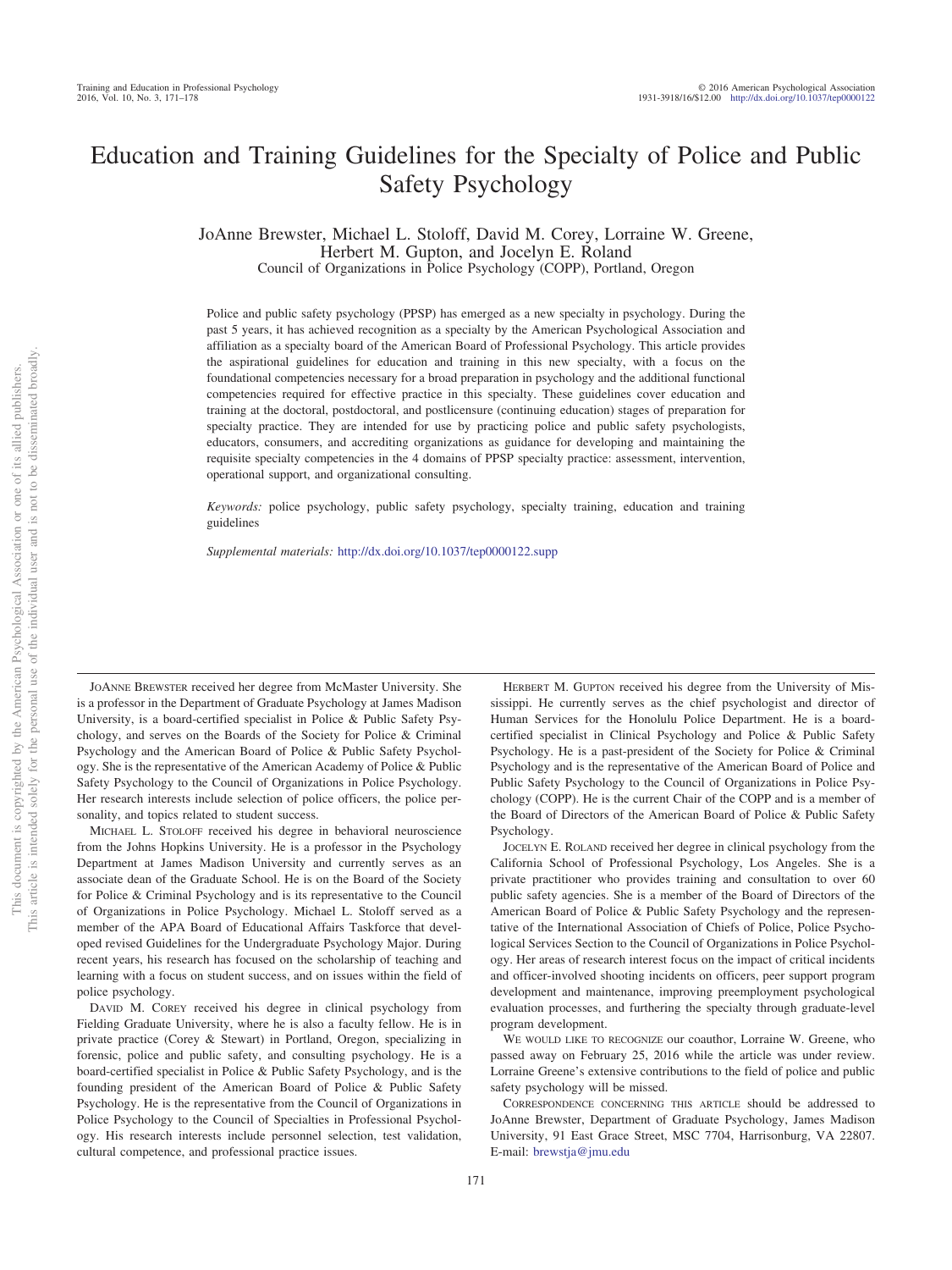This article provides aspirational guidelines for specialty education and training (E&T) in police and public safety psychology (PPSP) in the United States, consistent with the organizational structure and taxonomy articulated in *Education and Training Guidelines: A Taxonomy for Education and Training in Professional Psychology Health Service Specialties* [\(American Psycho](#page-7-0)[logical Association \[APA\], 2012;](#page-7-0) see also [Rozensky et al., 2015\)](#page-7-1). These guidelines are recommendations prepared by a group of PPSP specialists to describe how E&T should ideally be organized to meet the needs of this specialty. They are intended for use by (a) psychologists who wish to serve law enforcement and public safety agencies and personnel, by identifying the practice competencies and the various pathways to achieve them; (b) educators who wish to develop doctoral, internship, postdoctoral, and postlicensure educational experiences designed to prepare individuals for PPSP practice; (c) consumers of psychological services in this specialty, by identifying the necessary E&T for PPSP service providers; and (d) accrediting bodies charged with evaluating the quality of programs designed to develop the skills necessary for specialty practice.

PPSP was recognized as a specialty by the APA in 2013. As a newly recognized specialty, there is a tremendous need to develop training opportunities for psychologists who will work directly with law enforcement and public safety professionals and agencies. These psychologists must possess the competencies that are foundational to all practice in psychology and the functional competencies required for effective practice in PPSP. Competence in a specialty often requires more in-depth knowledge than doctoral preparation alone [\(Institute of Medicine, 2010\)](#page-7-2). Currently, the vast majority of police and public safety (PPS) psychologists are trained in clinical, counseling, educational, and/or industrial– organizational (I–O) psychology, which we consider the core PPSP disciplines. A variety of E&T opportunities are needed to augment the competencies of individuals who enter the specialty with varying levels of training and experience. Therefore, although these guidelines do include brief descriptions of the minimum E&T required for practice at the doctoral level, they are primarily framed in terms of the additional PPSP competencies required for practice as a PPSP specialist. These additional competencies may be developed in a variety of ways, including, but not limited to, specialty coursework within doctoral programs and specialized pre- and postdoctoral placements and internships, postdoctoral fellowships and residencies, and postdoctoral continuing education (CE) opportunities. Psychology has always been faced with the need to provide advanced training in specialized areas of practice to prove effectiveness to stakeholders [\(Webster, 1971\)](#page-7-3) and has committed to competency-based training and development [\(Kaslow et al., 2009\)](#page-7-4), as well as evidence-based CE [\(Neimeyer,](#page-7-5) [Taylor, & Wear, 2009\)](#page-7-5). The rapid rate of change in evidence-based practice creates a challenge for the doctoral program curriculum and for continuing professional development activities in our field. This requires us to continually enhance our educational infrastructure to ensure adequate development and maintenance of foundational and specialty-specific competence. Given the rapid growth of information within the health sciences and the diminishing durability of psychological knowledge, CE is essential (for a review, see [Neimeyer & Taylor, 2010\)](#page-7-6).

Although many PPS psychologists who are engaged in direct service activities were trained initially as clinical or counseling

psychologists, PPSP is a rapidly expanding specialty that includes the work of psychologists who contribute to the specialty through research, teaching, test development, nonclinical assessment procedures, organizational or operational consultation, and other nonclinical activities. PPSP relies on the work of these psychologists, as well as the work of psychologists who provide clinical and counseling services, for its credibility and continued growth. It is essential that psychologists practicing in PPSP remain cognizant of its breadth while limiting their practice to areas in which they have adequate training and expertise.

#### **What Is PPSP?**

As described on the APA/Commission for the Recognition of Specialties and Proficiencies in Professional Psychology (CRSPPP) website [\(http://www.apa.org/ed/graduate/specialize/](http://www.apa.org/ed/graduate/specialize/police.aspx) [police.aspx\)](http://www.apa.org/ed/graduate/specialize/police.aspx):

PPSP is concerned with assisting law enforcement and other public safety personnel and agencies in carrying out their missions and societal functions with optimal effectiveness, safety, health, and conformity to laws and ethics. It consists of the application of the science and profession of psychology in four primary domains of practice: assessment, clinical intervention, operational support, and organizational consulting.

PPSP includes basic and applied research in each of the domains and also includes psychologists who work with organizations in other sectors that provide safety and security services, including government, military, and private contractors. Working within the broad population of public safety professionals and organizations, PPS psychologists typically focus on four primary subpopulations: (a) the functional work units within public safety agencies (e.g., patrol divisions, homicide divisions, hostage or crisis negotiation teams); (b) employees of public safety agencies and their families; (c) applicants to the various entry-level and specialty positions, candidates for sensitive and highly demanding assignments (e.g., undercover operations), and candidates being considered for promotion; and (d) administrative and command staff.

#### **Brief History of PPSP**

Psychologists have been working with PPS agencies for nearly a century. [Reese \(1995\);](#page-7-7) [Scrivner and Kurke \(1995\),](#page-7-8) and [Trompet](#page-7-9)[ter \(in press\)](#page-7-9) described the history of police psychology as beginning with [Terman's \(1917\)](#page-7-10) psychological evaluation of San Jose police applicants. The 1968 Law Enforcement Assistance Administration, which focused on the improvement of police effectiveness, spurred research in the field. In 1967, the President's Commission on Law Enforcement and Administration of Justice called for the use of psychological tests to identify and measure the characteristics needed for good police work. In the late 1960s, clinical and I–O psychologists began to engage in research and service delivery within PPS agencies (see [Lefkowitz, 1977\)](#page-7-11). These activities included selection of police officers, program planning, clinical intervention, and application of psychological knowledge to operations such as hostage negotiation and criminal profiling. Psychologists participated in federal law enforcement policy development, served as science officers to congressional committees dealing with law enforcement issues, and provided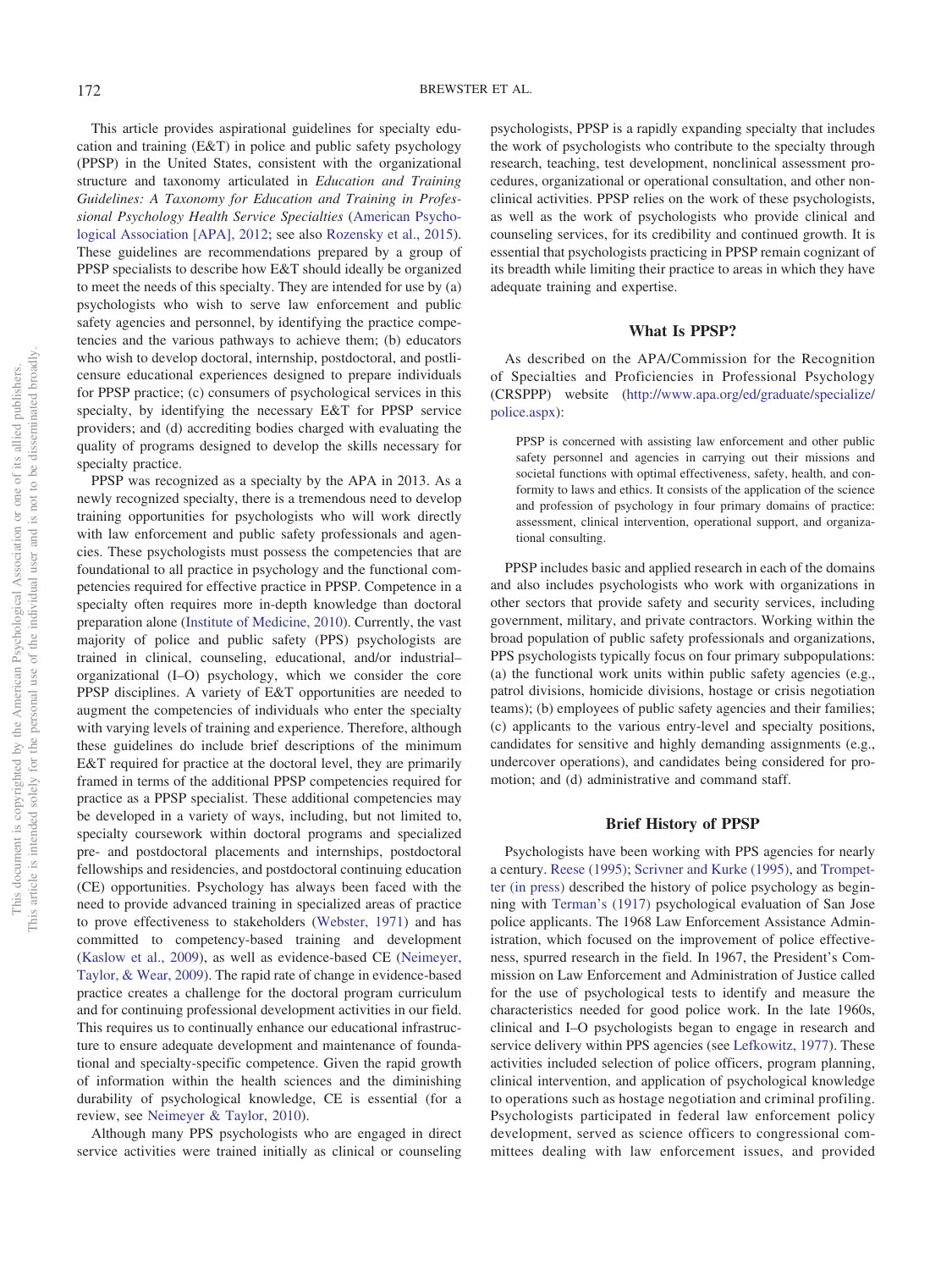congressional testimony on police human resource issues. In 1980, the Federal Bureau of Investigation (FBI) established the Behavioral Sciences Unit, which employed psychological principles to assist with operational tasks. As [Scrivner and Kurke](#page-7-8) [\(1995\)](#page-7-8) observed, "these traditions demonstrate the steady evolution of an expanding police psychology that has had a major influence on law enforcement" (p. 6).

Over time, there has been steady growth in the number of psychologists who provide services to PPS agencies and personnel. Beginning in the 1970s, the pioneers in the field recognized the need for collaboration, networking, and professional development, which ultimately resulted in the creation of three major national organizations of PPS psychologists: (a) the Society for Police and Criminal Psychology (SPCP), established in 1973; (b) APA Division 18, Police and Public Safety Section (Div. 18 –PPSS), established in 1982; and (c) the International Association of Chiefs of Police, Police Psychological Services Section (IACP–PPSS), established in 1984. Although additional regional PPSP organizations exist, most of their members also belong to one or more of the three national organizations. It is impossible to know exactly how many psychologists provide services to PPS personnel and organizations due to considerable overlap in membership in the professional organizations and an unknown number of PPS psychologists who have not joined one of the professional organizations. It has been estimated that as many as 4,500 psychologists conduct PPS preemployment evaluations in the United States [\(Corey, Cuttler, & Moss, 2009\)](#page-7-12).

In 2007, leaders of the national organizations defined four core domains (assessment, intervention, operational support, and organizational consultation) and a number of specific professional activities (i.e., proficiencies) in the practice of PPSP, thereby providing the first comprehensive definition and description of the specialty [\(Aumiller et al., 2007\)](#page-7-13).

The APA recognized police psychology as a proficiency on August 13, 2008. That same year, the Council of Organizations in Police Psychology (COPP) was formed as the specialty council to advance the interests of PPSP through collaboration of the three major national organizations. The COPP also served as the petitioner both to seek recognition as a specialty from the APA and to obtain affiliation with the American Board of Professional Psychology (ABPP).

The specialty took a tremendous step forward on August 12, 2010, when the ABPP accepted PPSP as a provisionally affiliated specialty board. After the examination of 40 specialists, the ABPP Board of Trustees voted on October 21, 2011, to make the American Board of Police and Public Safety Psychology (ABPPSP) its 14th specialty board, thereby creating a fourth national organization that guides and supports the professional development of individuals working in PPSP. The educational arm of the ABPPSP, the American Academy of Police and Public Safety Psychology (AAPPSP), was also formed at that time, establishing the fifth national organization involved in the education, training, and support of individual specialists. Representatives from these two newly formed national organizations were added to the COPP.

On July 31, 2013, the APA Council of Representatives approved the recommendation of the APA Board of Directors and the CRSPPP to recognize PPSP as a specialty. That same year, the Council of Specialties in Professional Psychology (CoS)—representing all of psychology's recognized specialties to the APA, to psychologists, and to the public—added PPSP as a specialty.

PPSP has achieved formal recognition by the governing organizations representing psychology in the United States, has established evaluation procedures for board certification, and actively participates in specialty governance at the national level. The next necessary step is the development of guidelines for E&T. This will expand training opportunities for students and psychologists seeking to develop or improve the requisite competencies, and it will assist in the maintenance of competence of current specialists.

Inasmuch as the COPP represents each of the five national PPSP organizations previously mentioned and is identified as the specialty council representing PPSP on the CoS, the COPP was tasked with developing these E&T guidelines for the specialty of PPSP. In order to be useful to APA-accredited doctoral programs, these guidelines are consistent with the E&T guidelines of the APA [\(APA, 2012\)](#page-7-0). Although leadership for the development of these guidelines originated with COPP, nearly 40 PPS psychologists, representing all five national PPSP organizations, contributed to them (see the List of Contributors in the online supplemental material). While these guidelines have been developed and approved by the COPP, they have not been reviewed by the APA.

#### **The Need for Integrated E&T Opportunities in PPSP**

The majority of today's PPS psychologists who have chosen to affiliate with one of the national professional organizations completed their doctoral training in one of the core PPSP disciplines or other practice-oriented psychology programs and began their careers in general practice related to their original discipline before finding their way to PPSP [\(Brewster, 2013\)](#page-7-14). In the early days of the field, the only available PPSP training took place through self-study, on-the-job experiences, and supervision or mentorship. Following the formation of the three national PPSP organizations in the 1970s and 1980s, each organization began to hold annual conferences, providing additional CE opportunities for PPS psychologists. Regional groups, such as the Consortium of Police Psychological Services (COPPS) and the Law Enforcement Behavioral Sciences Association (LEBSA), also began to hold regular meetings. The FBI held occasional specialty conferences as early as 1984. In 1985, SPCP began publishing the *Journal of Police and Criminal Psychology*. Other journals and books were written to support the profession.

As of 2016, most of the training available in PPSP occurs at annual meetings and events sponsored by national and regional organizations. Several well-established PPS psychologists also offer workshops on specialized topics. More recently, the AAPPSP has begun to offer training, sometimes in collaboration with the American Academy of Forensic Psychology. State and provincial psychological associations and law enforcement agencies also offer occasional training. However, as of this writing, there are no formal academic programs specifically designed to provide doctoral-level training in PPSP, although graduate coursework and field and research experiences are beginning to emerge, and a few universities are in the process of developing programs offering PPSP as a major area of study. There are also very few pre- or postdoctoral PPSP internships. The publication of these guidelines is expected to encourage the development of well-integrated educational pathways into the specialty.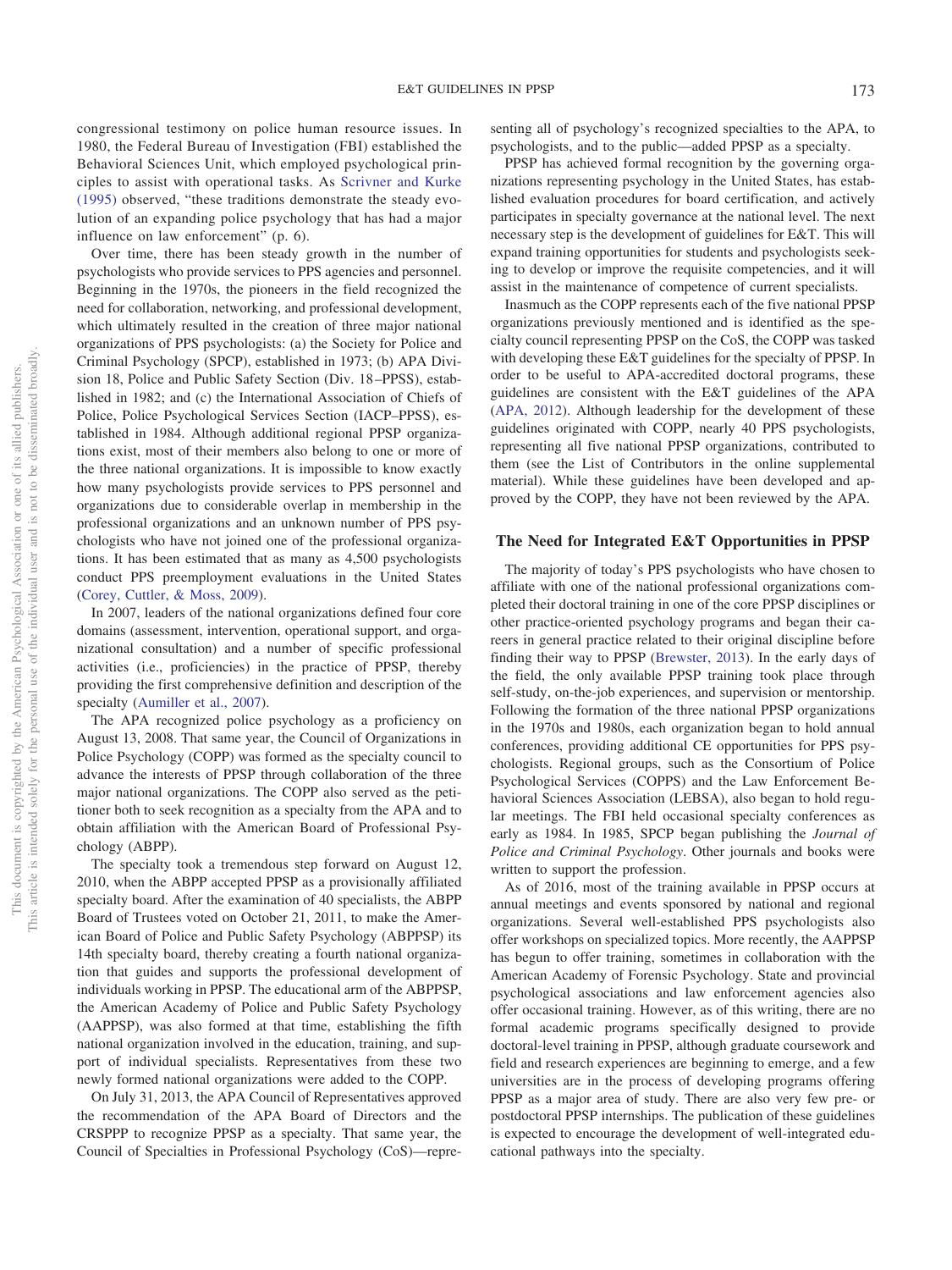## **Principles for These Guidelines**

These guidelines are intended to inform and guide the education, training, and continued professional development of PPS psychologists. They are also intended to be useful in a wide range of educational settings, including doctoral programs that provide E&T in one or more of the PPSP domains or comprehensive training for research psychologists, predoctoral internships, postdoctoral residencies and fellowships, and postdoctoral CE. No program is expected to provide extensive E&T in every activity or domain listed in this article, nor are PPS psychologists expected to demonstrate competence in every domain. The COPP has developed a "taxonomy" [\(Rozensky et al., 2015\)](#page-7-1) of the types of coursework and/or experiences that define various levels of training (i.e., major area of study, emphasis, experience, or exposure) identified by the APA CRSPPP and how they can be provided by different types of educational experiences [\(Council of Specialties in Pro](#page-7-15)[fessional Psychology, 2015\)](#page-7-15). Through formal education and various pre- and postdoctoral experiences, PPS psychologists can develop a general understanding of the full array of competencies included in this field and can develop the skills necessary to perform effectively within a subset of domains. In all domains, PPS psychologists strive to engage in evidence-based practice.

PPS psychologists are expected to develop the foundational competencies required of all psychologists (see [Kaslow et al.,](#page-7-4) [2009\)](#page-7-4), and they should be licensed when it is jurisdictionally required for their practice. PPS psychologists who provide direct services should complete an APA-accredited doctoral program (or an equivalent program if not APA accredited), as well as a similarly accredited internship (or an equivalent internship if not accredited). Annual participation in APA-approved CE in PPSP domains (or equivalent CE if not APA approved) is recommended and is required for aspects of PPSP practice in some states (cf. [California Peace Officer Standards and Training \[POST\] Commis](#page-7-16)[sion Regulation 1955,](#page-7-16) [2016\)](#page-7-16). PPS psychologists seeking the highest level of training and credentialing may choose to pursue ABPPSP board certification as a specialist.

#### **General E&T Guidelines for PPSP**

The PPS psychologist completes broad and general doctoral training, typically in a core PPSP discipline, before pursuing specialty training. In some cases, doctoral training may have focused on preparation to conduct research, instead of or in addition to applied training. Developing the competencies for doctorallevel work as a psychologist requires an intensive academic program, as well as predoctoral internship and postdoctoral residency experiences for those disciplines that lead to licensure. Even experienced psychologists are unprepared for specialty practice in PPSP if they have little or no academic training or supervised experiences working in the PPSP milieu. Therefore, it is recommended that E&T for PPSP be conceptualized as consisting of two levels: general (Level 1) and specialized (Level 2), with various pathways to specialization through a formal doctoral program and postdoctoral CE and experiences.

*Level 1* training includes the experiences necessary for independent practice in one of the core disciplines or for conducting research. This includes formal academic coursework; research experiences; and practicum, internship, and residency experiences as required by the academic program and/or as required for independent general practice in the discipline. Research or academic psychologists not involved in providing direct services will complete their training in an area of basic or applied psychological research. Training at Level 1 alone should be considered insufficient for specialty practice in PPSP.

*Level 2* PPSP training builds on Level 1 E&T and prepares the psychologist to assist PPS agencies and/or personnel with activities in the four specialty domains. Level 2 training can be acquired through postdoctoral CE and other relevant experiences (e.g., postdoctoral residencies or fellowships or supervised work experiences). Until doctoral programs and/or internships offer a major area of study in PPSP, postdoctoral experiences will continue to be the primary pathway to PPSP practice and research. Ideally, future PPS psychologists will be able to obtain Level 2 training within their formal doctoral training experiences.

These two levels of training, and the pathways to accomplish Level 2 specialty training, are described in more detail in the following sections.

# **Level 1: Doctoral Preparation for Psychological Practice or Research**

The first level of E&T for PPS psychologists is doctoral-level graduate training to provide the knowledge base and skills required to engage in the entry-level practice of psychology or to conduct basic or applied research. This body of knowledge may be acquired through a number of formal didactic methods, including, but not limited to, coursework; internships; practicum experiences; and research experiences, including thesis and dissertation projects. A doctoral program that specifically prepares individuals to provide clinical and/or counseling services should meet the criteria for doctoral graduate programs specified in the Standards of Accreditation for Health Service Psychology (SoA) published by the [APA \(2015b\).](#page-7-17) This first level of E&T should be broad and general in its focus and should be based on the existing and evolving knowledge base, skills, and competencies of psychology. These educational experiences should include the theoretical and scientific bases of the current body of psychological knowledge as described in the SoA [\(APA, 2015b\)](#page-7-17).

PPS psychologists whose work will involve the provision of direct clinical services will be expected to acquire the following additional types of Level 1 experiences.

**Internship training.** Clinical or counseling doctoral programs should include an internship that meets the general criteria specified in the SoA [\(APA, 2015b\)](#page-7-17). Ideally, the internship will include supervised work with PPS agencies or employees. At this time, few opportunities exist for PPSP internships, so it is expected that most prospective PPS psychologists will complete internships focused on developing general clinical skills.

**Postdoctoral supervised experience (fellowships and residencies).** Supervised postdoctoral experience helps individuals attain a higher level of professional competence to prepare for independent practice and is required for licensure in most states. Postdoctoral residencies should meet the general criteria specified in the SoA. Whenever possible, the experience should include specialty preparation in PPSP. However, few such opportunities currently exist; it is expected that most prospective PPS psychologists will complete residencies that primarily prepare them to practice general clinical skills.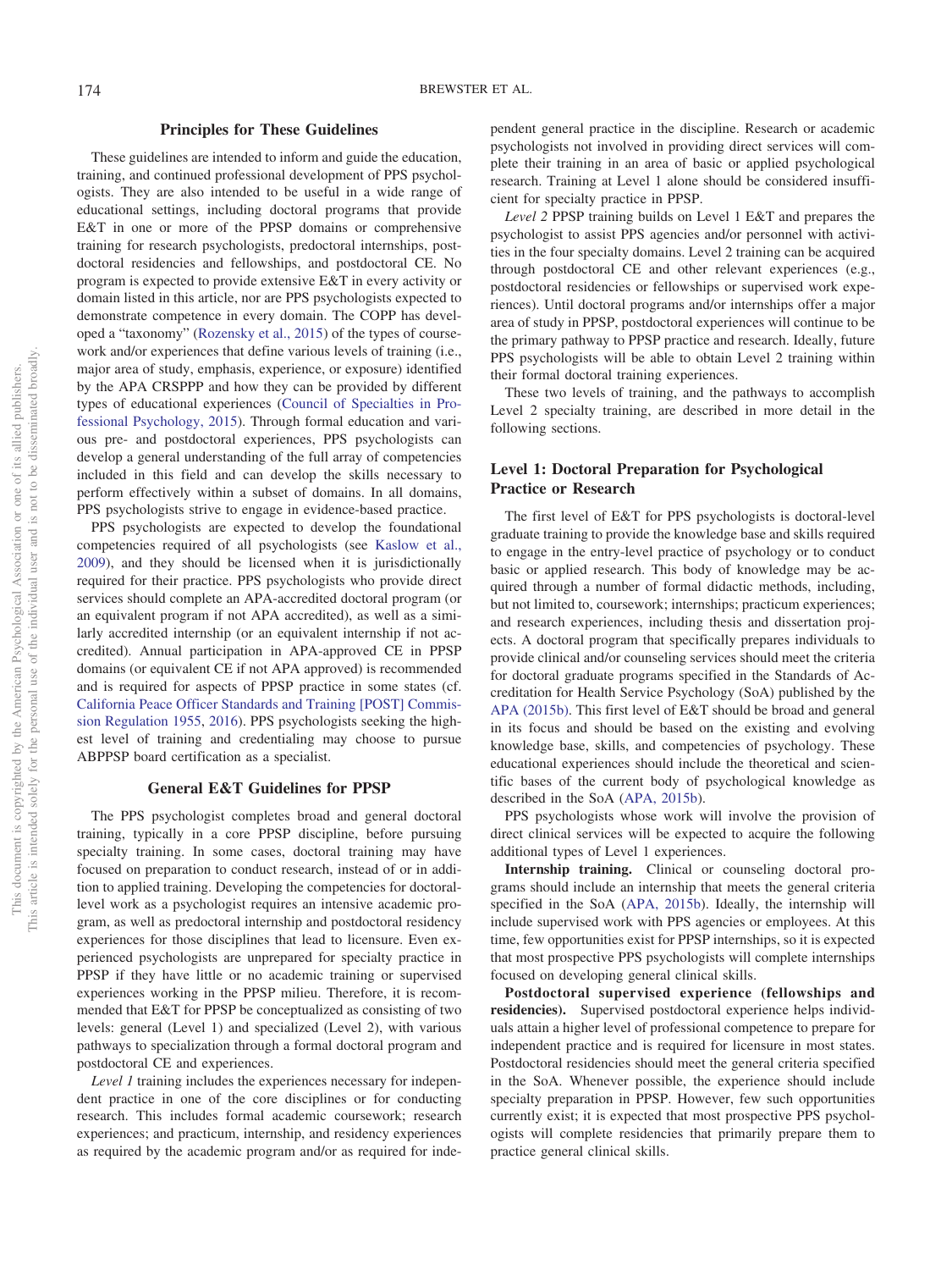**CE.** All applied psychologists are expected to engage in CE designed to update or supplement their knowledge and skills. CE should be relevant to the specific area(s) of practice in which the psychologist is engaged. The E&T experiences discussed previously will prepare the psychologist to engage in general applied practice appropriate to his or her discipline or to conduct basic and/or applied research and for further Level 2 training in PPSP.

#### **Level 2: PPSP Specialty Preparation**

The second level of E&T requires the development of competence in the existing and evolving knowledge, skills, and competencies of the specialty. In addition to the foundational knowledge base described previously, PPS psychologists need specialized knowledge, including, but not limited to, the following areas as they apply to practice with PPS agencies and personnel.

**Client milieu.** PPS psychologists must understand the role of law enforcement and public safety agencies and personnel in the criminal justice system, including understanding how these agencies are organized and how they function. The PPS psychologist recognizes that law enforcement and other public safety personnel are a population with special needs and characteristics that present unique challenges to the provision of psychological services. Knowledge of organizational culture and how it affects PPS personnel is critical to developing and maintaining relationships with these organizations and personnel. A general understanding of how these characteristics can affect the interactions of PPS personnel with other groups within the general population is highly desirable.

**Working in interdisciplinary systems.** PPS psychologists must be able to understand and work effectively with professionals in disciplines that comprise the criminal justice system (law enforcement, the legal profession, the courts, and the correctional system). The values, belief systems, ethical codes, and cultural mores that guide these disciplines are sometimes quite different from those that guide psychology. The PPS psychologist must develop an understanding of these disciplines and their occupational cultures and must learn to work effectively with professionals who may have different goals and objectives, while maintaining a firm commitment to the practice guidelines, ethical principles, and standards of psychology.

**Scientific literature relevant to PPSP.** There is a rapidly growing body of both basic and applied research specifically relevant to the activities of PPS psychologists, particularly in the domains of assessment, intervention, and operations. In addition to being familiar with ongoing issues and new areas of inquiry, PPS psychologists should critically review the literature in their areas of specialization and related areas and should integrate relevant findings into their work. PPS psychologists should be familiar with the research done in each domain, even if they do not conduct research themselves. PPS psychologists should be able to communicate the results and implications of research to relevant constituencies, including, but not limited to, law enforcement, corrections, the legal profession, the courts, and the public.

**Practice standards for activities performed by PPS psychologists.** Guidelines for specific activities commonly performed by PPS psychologists have been developed by the [IACP–PPSS \(2011a,](#page-7-18) [2011b,](#page-7-19) [2013a,](#page-7-20) [2013b,](#page-7-21) [2014\)](#page-7-22). In addition, the APA has drafted proposed practice guidelines for occupationally mandated psychological evaluations, which cover both preemployment and fitness-for-duty evaluations of public safety applicants and incumbents, respectively [\(APA, 2015a\)](#page-7-23). PPS psychologists who engage in these activities should be familiar with these guidelines.

**Legal standards that apply to activities performed by PPS psychologists.** Many PPSP activities are regulated by specific statutes, case law, and regulations established at both federal and state levels. PPS psychologists who engage in these activities must keep informed about changes to legal standards and must adhere to the standards required by the relevant jurisdiction.

**Ethical standards as they apply to activities performed by PPS psychologists.** The activities of PPS psychologists are guided by the *Ethical Principles of Psychologists and Code of Conduct* [\(APA, 2010\).](#page-7-24) Many PPS-specific situations, particularly regarding confidentiality and dual relationships, present difficult ethical dilemmas due to the public safety functions and unique paramilitary nature of PPS organizations (cf. [McCutcheon, 2011\)](#page-7-25).

**PPSP domains.** For Level 2 training, applied PPS psychologists must also obtain knowledge relevant to the four domains of PPSP, each of which requires specific functional competencies (see the current version of the ABPPSP examination manual for specialty board certification in PPSP at [http://www.abpp.org/i4a/](http://www.abpp.org/i4a/pages/index.cfm?pageid=3606) [pages/index.cfm?pageid](http://www.abpp.org/i4a/pages/index.cfm?pageid=3606)-3606 for a description of these competencies). It is expected that the practice of the vast majority of PPS psychologists will be focused on a limited number of domains and activities and that the psychologist will have more in-depth knowledge, skills, and abilities with regard to those activities. Nevertheless, all PPS psychologists should be able to demonstrate conversance<sup>1</sup> with all domains of PPSP. Functional competencies for each domain and specific practice domain activities are subject to periodic review and revision.

Level 2 competence may be attained in a variety of ways, including specialty training as part of a doctoral program or internship, a postdoctoral fellowship, or a residency; through specialty-specific CE; and/or through supervised experience. Each of these pathways is discussed in the following sections.

## **The Doctoral Program**

These guidelines are intended to promote and facilitate the development of doctoral programs that include a major area of study in PPSP (see [Council of Specialties in Professional Psychol](#page-7-15)[ogy, 2015\)](#page-7-15), often previously referred to as a *concentration* in academic settings. These programs will include the basic foundational training described previously as appropriate to the core discipline, as well as training in PPSP that is adequate to enable the graduate to enter supervised postdoctoral practice in PPSP and to ultimately function as an independent practitioner or to conduct basic and/or applied PPSP research. It is likely that additional time will be required in the doctoral program to complete a major area of study in PPSP in addition to foundational training. For this reason, we expect that most programs will not choose to provide a major area of study but may instead elect to provide less comprehensive PPSP training that may meet the criteria for an *emphasis*,

<sup>&</sup>lt;sup>1</sup> Basic or core legal, scientific, ethical, and practice knowledge of the domain that does not rise to the level expected of a specialist practicing in the domain.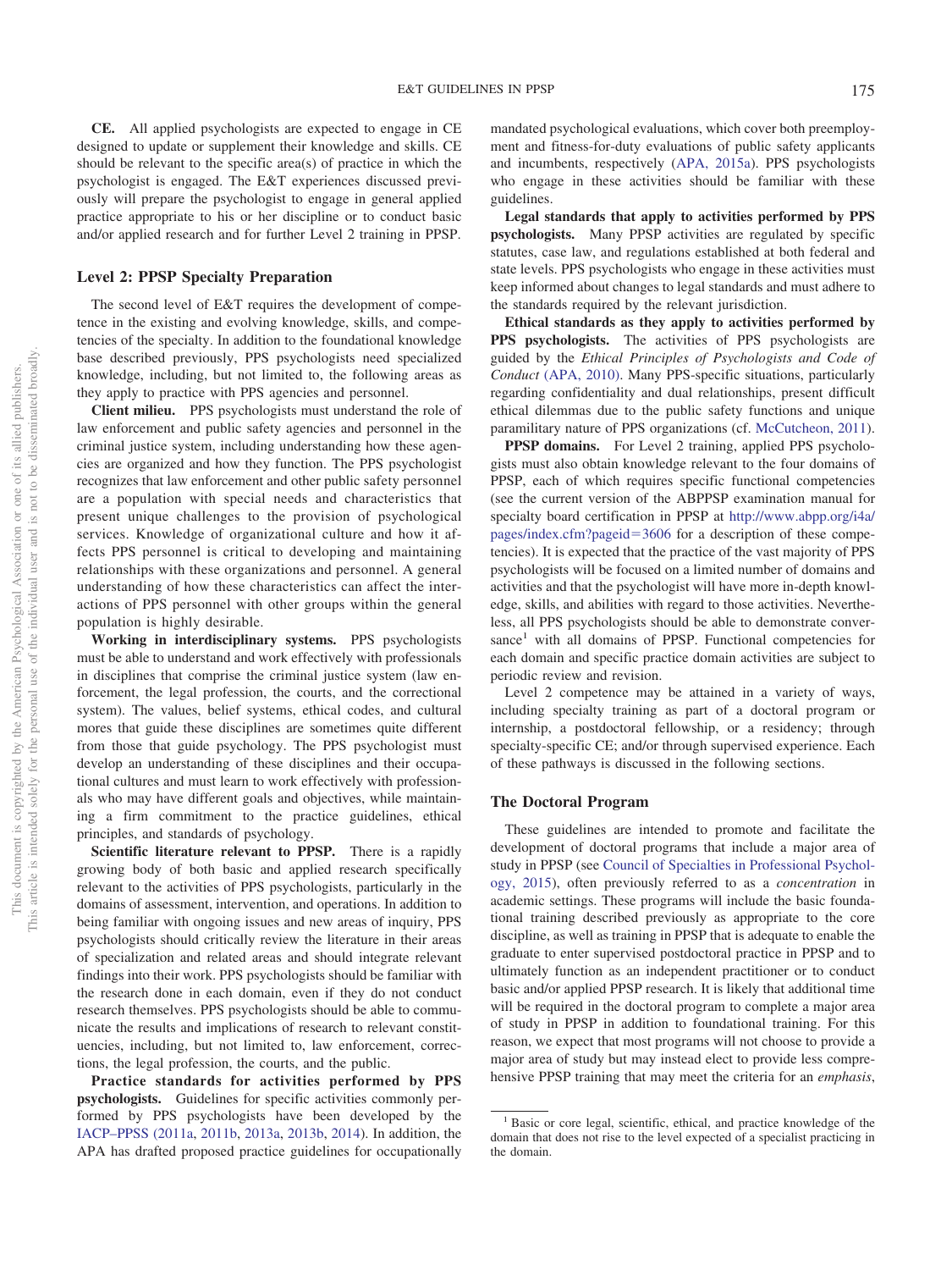an *experience*, or *exposure*. See the PPSP taxonomy table [\(Council](#page-7-15) [of Specialties in Professional Psychology, 2015\)](#page-7-15) for a description of the minimally acceptable curriculum designs that can provide these levels of training that are of a more limited scope. Such programs serve the valuable purpose of introducing students to the specialty. Students who complete these programs can go on to achieve higher levels of PPSP competency through postdoctoral experiences.

A doctoral program that prepares individuals to provide clinical services in PPSP should meet the criteria for doctoral programs specified in the SoA. Programs offering a major area of study in PPSP should meet the following additional criteria:

- 1. The program states an explicit philosophy of E&T that includes, as a significant curricular goal, the preparation of students for practice in PPSP. The stated goals of the program can include training for practice within the full range of PPSP functional domains, or the training goals may be limited to a clearly defined subset.
- 2. The program identifies specific PPSP competencies expected of graduates and clearly articulates the experiences that help students achieve these competencies.
- 3. Students are taught and/or supervised by instructors who have demonstrated PPSP functional competence. Ideally, some core faculty will be board certified in PPSP by the ABPPSP. At a minimum, the core faculty should have experience providing services in the four domains to PPS organizations and will be active members of one of the major PPSP professional organizations. A program may also include noncore PPSP faculty with the necessary competencies as long as they are consistent contributors to the program, they are included in PPSP curriculum design and program assessment decisions, and they are readily accessible and available to students.
- 4. Program self-assessment and quality enhancement efforts should include a focus on helping students develop competence in PPSP.
- 5. To provide a major area of study in PPSP, a doctoral program should include all of the following educational components:
	- (A) No fewer than four courses that together cover each of the four domains of PPSP. Each course must have its predominant course content specific to at least one domain and its related activities and functional competencies. Each course should be taken for 3 hr of credit.
	- (B) A practicum experience in PPSP that includes a minimum of 9 months of supervised training for at least 10 hr per week. At least 50% of the contact should be with police or other public safety applicants or personnel. Supervision should be provided by psychologists with demonstrated PPSP competency.
	- (C) A PPSP research project. The area of research may be related to any of the four PPSP domains. The research

question(s) should be relevant to PPSP, and the investigation should contribute to the body of PPSP knowledge. This component may be fulfilled by the thesis or dissertation or a separate research project.

## **Internships**

Internships that prepare individuals for clinical practice in PPSP should meet the criteria for internships specified in the SoA. Internships that wish to provide a major area of study in PPSP should meet the following additional criteria:

- 1. The internship should explicitly state that a significant objective is to prepare students for practice in PPSP. The stated goals of the program can include training for practice within the full range of PPSP domains or may be limited to a clearly defined subset.
- 2. The internship includes substantial contact (50% of the internship hours) with PPS agencies and/or personnel and should be completed in PPS agencies or in the offices of psychologists who regularly provide services to such agencies or personnel.
- 3. The internship is an organized training program with the goal of providing participants with high-quality preparation for practice that includes PPSP. Supervision should be provided by psychologists who meet the requirements for having completed a major area of study in PPSP at the postdoctoral stage (100 hr of PPSP CE and/or supervised experience in PPSP) or who have the equivalent of no less than 5 years of full-time postdoctoral experience providing services in the specific area being supervised and who are conversant in all domains of PPSP.
- 4. Program self-assessment and quality enhancement efforts should include a focus on helping students develop competency in PPSP.
- 5. To provide a major area of study in PPSP, the internship must include all of the following components:
	- (A) Two thousand hours of supervised experience, including a minimum of 1,000 contact hours.
	- (B) At least 50% of the supervised contact hours must be with police or other public safety applicants and/or personnel and/or their families. The hours can pertain to any of the four domains of PPSP.
	- (C) Seminar attendance, interdisciplinary team participation, readings, research, and ride-alongs may be included as part of the supervised experiences.

Currently, there are very few internships that provide a major area of study in PPSP, although some internships provide less comprehensive PPSP training and experiences in the form of an emphasis, an experience, or exposure [\(Council of Specialties in](#page-7-15) [Professional Psychology, 2015\)](#page-7-15).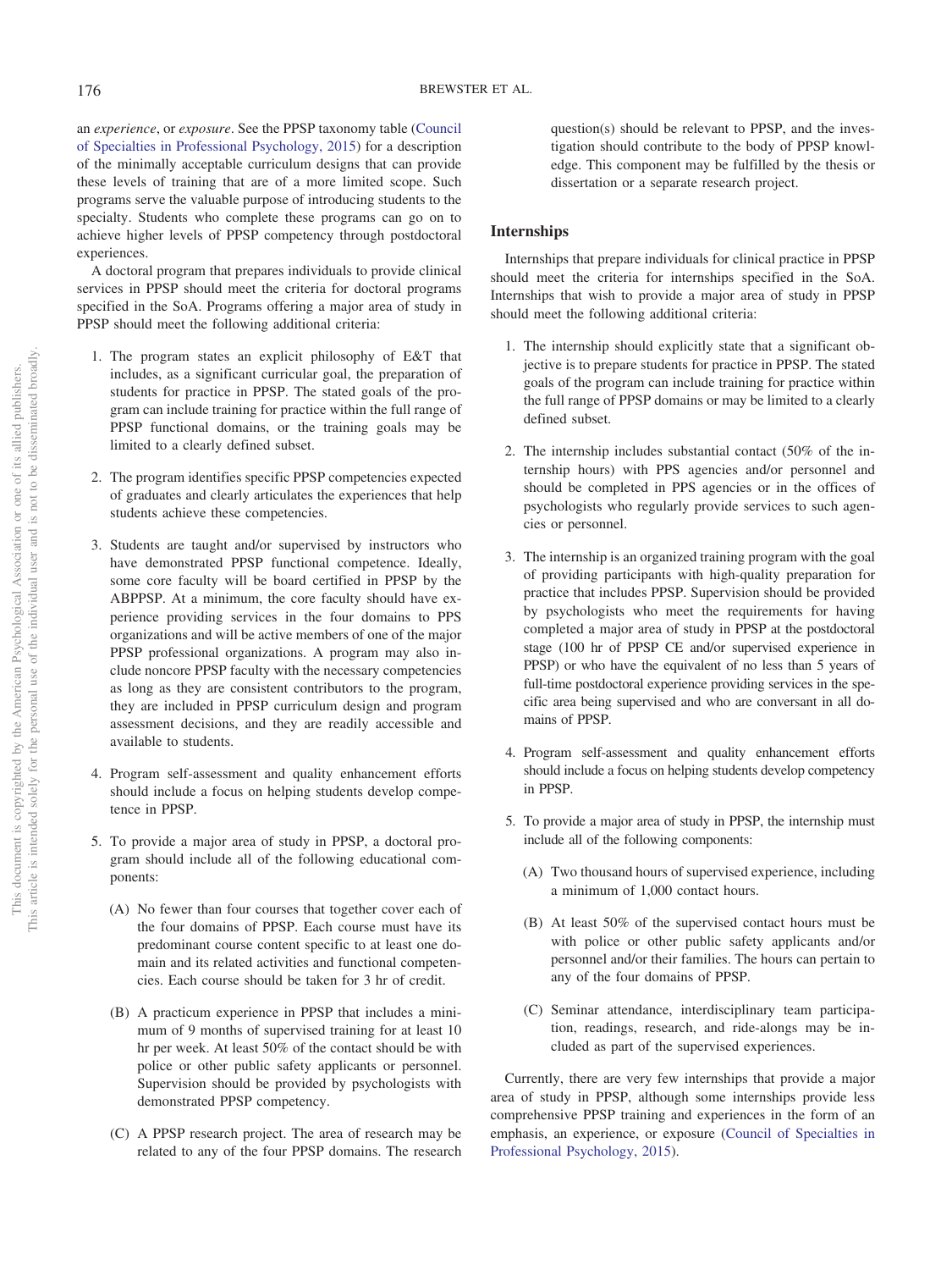#### **Postdoctoral Fellowships and Residencies**

Postdoctoral fellowships and residencies that prepare doctorallevel psychologists for applied practice in PPSP should meet the criteria for postdoctoral residencies specified in the SoA. Residencies offering a major area of study in PPSP should meet the following additional criteria:

- 1. The residency should explicitly state that a significant objective is to prepare students for practice in PPSP. The goals of the program can include training for practice within the full range of PPSP domains or may be limited to a clearly defined subset.
- 2. The residency should include substantial contact (50% of residency hours) with PPS agencies and/or personnel and should be completed in PPS agencies or in the offices of psychologists who regularly provide services to such agencies or personnel.
- 3. The residency is an organized training program with the goal of providing high-quality preparation for PPSP practice. Supervision should be provided by psychologists who meet the requirements for a major area of study in PPSP at the postdoctoral stage (100 hr of PPSP CE and/or supervised experience in PPSP) or who have the equivalent of no less than 5 years of full-time postdoctoral experience providing services in the specific area being supervised and who are conversant in all domains of PPSP.
- 4. Program self-assessment and quality enhancement efforts should include a focus on helping students develop competency in PPSP.
- 5. To provide a major area of study in PPSP, the residency must include all of the following components:
	- (A) A minimum of 1,500 hr of supervised experience, including a minimum of 750 contact hours.
	- (B) At least 80% of supervised contact hours must be with police or public safety applicants or personnel and/or their families. The contact hours can pertain to any of the four domains of PPSP.
	- (C) Seminar attendance, interdisciplinary team participation, readings, research, and ride-alongs may be included as part of the supervised experience.

# **Postdoctoral CE**

As noted previously, the majority of PPS psychologists did not obtain formal E&T experiences in PPSP as a part of their doctoral program. For the immediate future, most PPS psychologists will continue to obtain specialized E&T through postdoctoral CE and supervised experience.

To constitute the equivalent of a major area of study in PPSP, postdoctoral CE and/or supervised experience must include all of the following components:

- 1. One hundred hours of PPSP CE coursework and/or supervised experience.
- 2. CE coursework must be approved by the APA, the California Commission on Peace Officer Standards and Training, or another recognized professional organization. The predominant content of the CE must be specific to PPSP domains.
- 3. Supervision contact hours that are included in the 100 hr must be exclusively related to work with police or other public safety applicants and/or personnel.
- 4. Supervision must be provided by psychologists who, at minimum, meet the requirements for a major area of study in PPSP at the postdoctoral stage (100 hr of PPSP CE and/or supervised experience) or who have the equivalent of no less than 5 years of full-time postdoctoral experience providing services in the specific area being supervised and who are conversant in all domains of PPSP.

For continuing CE, a minimum of 12 CE hours biennially should include a focus on PPSP. This suggestion is based on current California regulations [\(California POST Commission Reg](#page-7-16)[ulation 1955,](#page-7-16) [2016\)](#page-7-16) that require psychologists who conduct preemployment screening of police officer candidates to obtain 12 CE hours biennially (i.e., one third of the 36 hr of CE required by the state licensing board) on topics directly relevant to psychological evaluations of police officers.

## **Board Certification in PPSP**

Eligibility for specialty certification by the ABPPSP occurs only at the postlicensure stage for psychologists who have completed a major area of study in PPSP through one of the pathways described previously. Currently, there is no opportunity for psychologists who do not hold a license to practice psychology to become board certified in PPSP. At this time, additional eligibility requirements include at least 3,000 hr of experience in PPSP obtained over no less than (a) 2 years of full-time, postdoctoral employment as a psychologist in a PPS agency or (b) 3 years, at least two of which are postdoctoral, if the services were provided outside of full-time employment as a psychologist in a PPS agency (e.g., in independent practice, part-time agency employment, or university employment).

Psychologists must complete documentation of all relevant PPSP coursework and experiences, successful preparation of a professional self-study statement and a work sample, and successful completion of an oral examination. See the current ABPPSP examination manual [\(American Board of Police and Public Safety](#page-6-0) [Psychology, 2016\)](#page-6-0) for a complete listing and explanation of all requirements for board certification in PPSP.

## **References**

<span id="page-6-0"></span>American Board of Police and Public Safety Psychology. (2016). *Examination manual for specialty board certification in police and public safety psychology, Version 10*. Retrieved from [http://www.abpp.org/i4a/](http://www.abpp.org/i4a/pages/index.cfm?pageid=3606) [pages/index.cfm?pageid](http://www.abpp.org/i4a/pages/index.cfm?pageid=3606)-3606